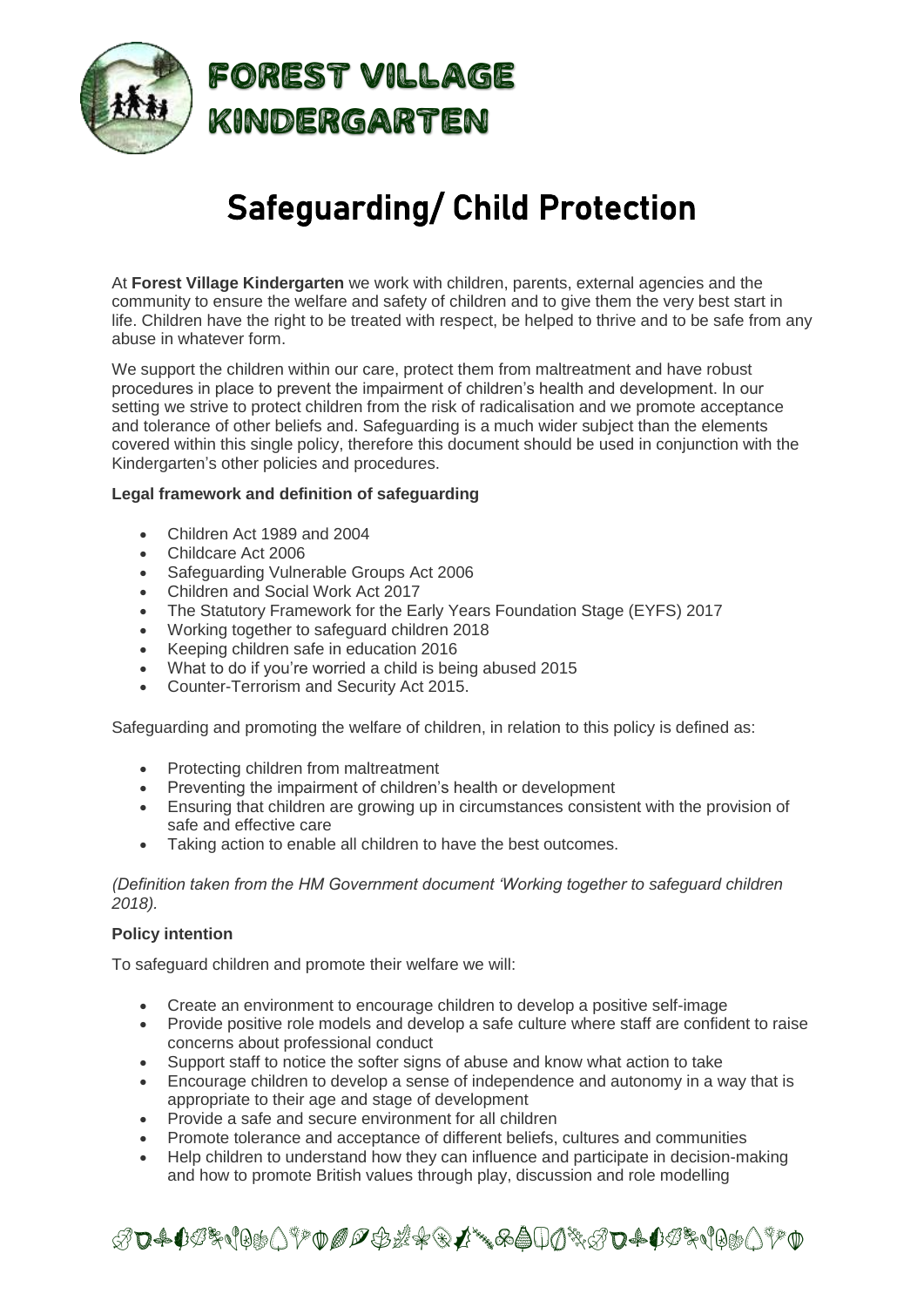- Always listen to children
- Provide an environment where practitioners are confident to identify where children and families may need intervention and seek the help they need
- Share information with other agencies as appropriate.

The Kindergarten is aware that abuse does occur in our society and we are vigilant in identifying signs of abuse and reporting concerns. Our practitioners have a duty to protect and promote the welfare of children. Due to the many hours of care we are providing, staff may often be the first people to identify that there may be a problem. They may well be the first people in whom children confide information that may suggest abuse or to spot changes in a child's behaviour which may indicate abuse.

Our prime responsibility is the welfare and well-being of each child in our care. As such we believe we have a duty to the children, parents and staff to act quickly and responsibly in any instance that may come to our attention. This includes sharing information with any relevant agencies such as local authority services for children's social care, health professionals or the police. All staff will work with other agencies in the best interest of the child, including as part of a multi-agency team, where needed.

Forest Village Kindegarten aims to:

- Keep the child at the centre of all we do
- Ensure staff are trained right from induction to understand the child protection and safeguarding policy and procedures, are alert to identify possible signs of abuse, understand what is meant by child protection and are aware of the different ways in which children can be harmed, including by other children through bullying or discriminatory behaviour
- Be aware of the increased vulnerability of children with Special Educational Needs and Disabilities (SEND) and other vulnerable or isolated families and children
- Ensure that all staff feel confident and supported to act in the best interest of the child, share information and seek the help that the child may need
- Ensure that all staff are familiar and updated regularly with child protection training and procedures and kept informed of changes to local/national procedures, including thorough annual safeguarding newsletters and updates
- Make any child protection referrals in a timely way, sharing relevant information as necessary in line with procedures set out by the **London Borough of Merton local authority**
- Ensure that information is shared only with those people who need to know in order to protect the child and act in their best interest
- Ensure that children are never placed at risk while in the charge of Kindergarten staff
- Take any appropriate action relating to allegations of serious harm or abuse against any person working with children or living or working on the nursery premises including reporting such allegations to Ofsted and other relevant authorities
- Ensure parents are fully aware of child protection policies and procedures when they register with the Kindergarten and are kept informed of all updates when they occur
- Regularly review and update this policy with staff and parents where appropriate and make sure it complies with any legal requirements and any guidance or procedures issued by the **London Borough of Merton** local authority.

We will support children by offering reassurance, comfort and sensitive interactions. We will devise activities according to individual circumstances to enable children to develop confidence and self-esteem within their peer group and support them to learn how to keep themselves safe.

#### **Contact telephone numbers**

Local authority MASH team **0208 545 4226/4227 or 020 8770 5000 out of hours emergencies**

Local authority Designated Officer (LADO) **020 8545 3179**

Ofsted **0300 123 1231**

ℛ℧₳℧ℐ℁℩℻Åℾ⅌℗*℗℺℗ℛ*℀℗ℒ℠℅Åℿⅆ℁ℬ℧₳℧ℐ℁℩℻⅃⅌℗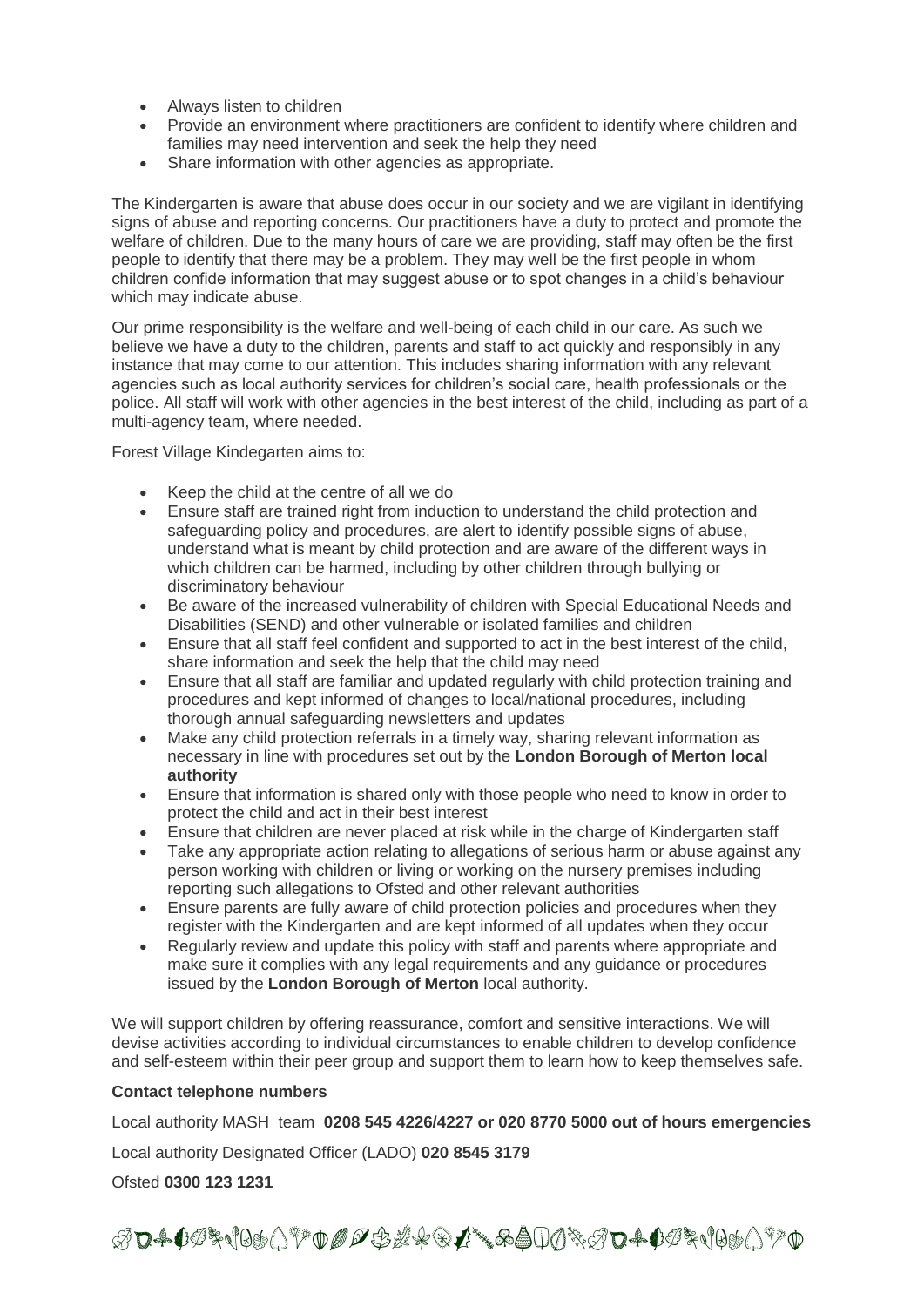#### Non-emergency police **101**

#### Government helpline for extremism concerns **020 7340 7264**

#### **Types of abuse and particular procedures followed**

Abuse and neglect are forms of maltreatment of a child. Somebody may abuse or neglect a child by harming them or by failing to act to prevent harm. Children may be abused within a family, institution or community setting by those known to them or a stranger. This could be an adult or adults, another child or children.

#### *What to do if you're worried a child is being abused (advice for practitioners) 2015.*

The signs and indicators listed below may not necessarily indicate that a child has been abused but will help us to recognise that something may be wrong, especially if a child shows a number of these symptoms or any of them to a marked degree.

## **Indicators of child abuse**

- Failure to thrive and meet developmental milestones
- Fearful or withdrawn tendencies
- Unexplained injuries to a child or conflicting reports from parents or staff
- Repeated injuries
- Unaddressed illnesses or injuries
- Significant changes to behaviour patterns.

Softer signs of abuse as defined by National Institute for Health and Care Excellence (NICE) include:

- Low self-esteem
- Wetting and soiling
- Recurrent nightmares
- Aggressive behaviour
- Withdrawing communication
- Habitual body rocking
- Indiscriminate contact or affection seeking
- Over-friendliness towards strangers
- Excessive clinginess
- Persistently seeking attention.

#### **Peer on peer abuse**

We are aware that peer on peer abuse does take place, so we include children in our policies when we talk about potential abusers. This may take the form of bullying, physically hurting another child, emotional abuse, or sexual abuse. We will report this in the same way as we do for adults abusing children and will take advice from the appropriate bodies on this area.

#### **Physical abuse**

Action needs to be taken if staff have reason to believe that there has been a physical injury to a child, including deliberate poisoning, where there is definite knowledge or reasonable suspicion that the injury was inflicted or knowingly not prevented. These symptoms may include bruising or injuries in an area that is not usual for a child, e.g. fleshy parts of the arms and legs, back, wrists, ankles and face.

Many children will have cuts and grazes from normal childhood injuries. These should also be logged and discussed with the nursery manager or room leader.

Children and babies may be abused physically through shaking or throwing. Other injuries may include burns or scalds. These are not usual childhood injuries and should always be logged and discussed with the designated safeguarding lead (DSL) / Kindergarten manager.

ℛ℧₳<sup>₲</sup><sup></sup>℗℀℩℻ℿℱ℗*℗℗℗ℛ*℀℗ℤ℠℅Åℿⅆ℠ℛ℧₳℄℗℀℩℻ℿ℀℗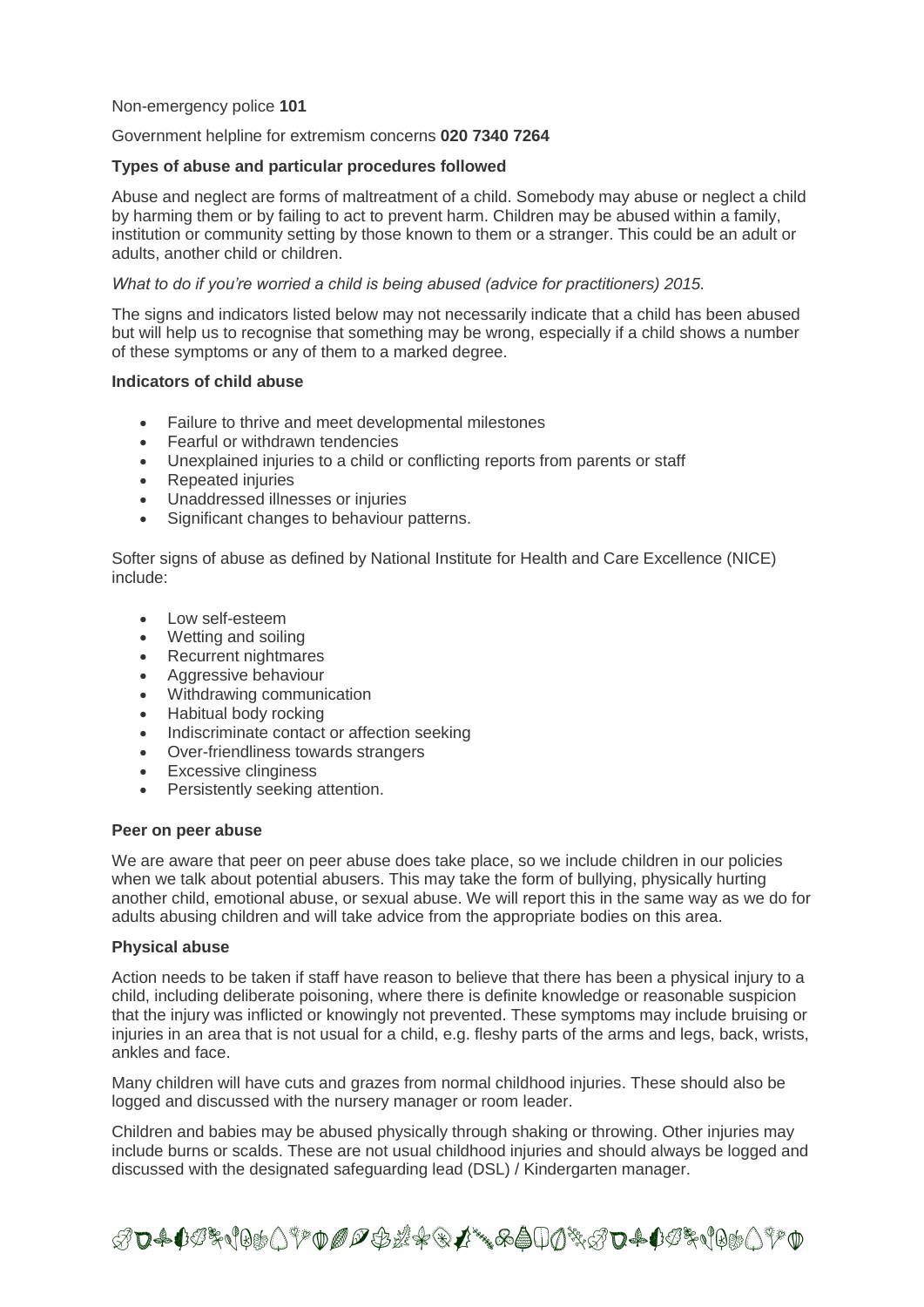# **Female genital mutilation**

This type of physical abuse is practised as a cultural ritual by certain ethnic groups and there is now more awareness of its prevalence in some communities in England including its effect on the child and any other siblings involved. This procedure may be carried out shortly after birth and during childhood as well as adolescence, just before marriage or during a woman's first pregnancy and varies widely according to the community. Symptoms may include bleeding, painful areas, acute urinary retention, urinary infection, wound infection, septicaemia, incontinence, vaginal and pelvic infections with depression and post-traumatic stress disorder as well as physiological concerns. If you have concerns about a child relating to this area, you should contact children's social care team in the same way as other types of physical abuse. There is a mandatory duty to report to police any case where an act of female genital mutilation appears to have been carried out on a girl under the age of 18, we will ensure this is followed in our setting.

# **Fabricated illness**

This is also a type of physical abuse. This is where a child is presented with an illness that is fabricated by the adult carer. The carer may seek out unnecessary medical treatment or investigation. The signs may include a carer exaggerating a real illness or symptoms, complete fabrication of symptoms or inducing physical illness, e.g. through poisoning, starvation, inappropriate diet. This may also be presented through false allegations of abuse or encouraging the child to appear disabled or ill to obtain unnecessary treatment or specialist support.

# **Sexual abuse**

Action needs be taken if the staff member has witnessed an occasion(s) where a child indicated sexual activity through words, play, drawing, had an excessive preoccupation with sexual matters or had an inappropriate knowledge of adult sexual behaviour or language. This may include acting out sexual activity on dolls/toys or in the role play area with their peers, drawing pictures that are inappropriate for a child, talking about sexual activities or using sexual language or words. The child may become worried when their clothes are removed, e.g. for nappy changes.

The physical symptoms may include genital trauma, discharge and bruises between the legs or signs of a sexually transmitted disease (STD). Emotional symptoms could include a distinct change in a child's behaviour. They may be withdrawn or overly extroverted and outgoing. They may withdraw away from a particular adult and become distressed if they reach out for them, but they may also be particularly clingy to a potential abuser, so all symptoms and signs should be looked at together and assessed as a whole.

If a child starts to talk openly to an adult about abuse they may be experiencing the procedure below will be followed:

## **Procedure:**

- The adult should reassure the child and listen without interrupting if the child wishes to talk
- The observed instances will be detailed in a confidential report
- The observed instances will be reported to the nursery manager or DSL
- The matter will be referred to the local authority children's social care team (see reporting procedures).

## **Child sexual exploitation (CSE)**

Working Together to Safeguard Children defines CSE as "…a form of child sexual abuse. It occurs where an individual or group takes advantage of an imbalance of power to coerce, manipulate or deceive a child or young person under the age of 18 into sexual activity (a) in exchange for something the victim needs or wants, and/or (b) for the financial advantage or increased status of the perpetrator or facilitator. The victim may have been sexually exploited even if the sexual activity appears consensual. Child sexual exploitation does not always involve physical contact; it can also occur through the use of technology."

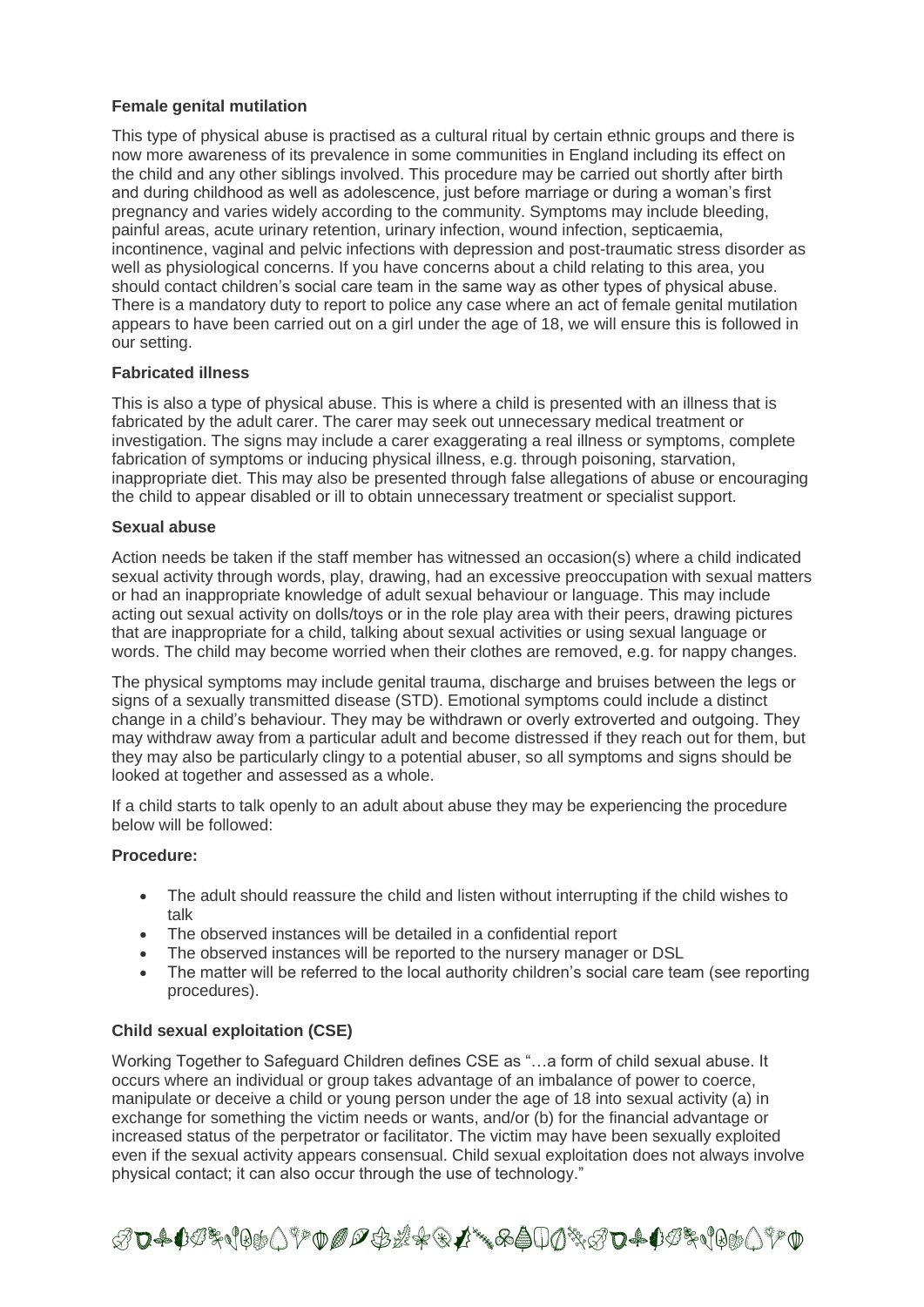We will be aware of the possibility of CSE and the signs and symptoms this may manifest as. If we have concerns, we will follow the same procedures as for other concerns and we will record and refer as appropriate.

# **Emotional abuse**

Action should be taken if the staff member has reason to believe that there is a severe, adverse effect on the behaviour and emotional development of a child, caused by persistent or severe ill treatment or rejection.

This may include extremes of discipline where a child is shouted at or put down on a consistent basis, lack of emotional attachment by a parent, or it may include parents or carers placing inappropriate age or developmental expectations upon them. Emotional abuse may also be imposed through the child witnessing domestic abuse and alcohol and drug misuse by adults caring for them.

The child is likely to show extremes of emotion with this type of abuse. This may include shying away from an adult who is abusing them, becoming withdrawn, aggressive or clingy in order to receive their love and attention. This type of abuse is harder to identify as the child is not likely to show any physical signs.

# **Neglect**

Action should be taken if the staff member has reason to believe that there has been any type of neglect of a child (for example, by exposure to any kind of danger, including cold, starvation or failure to seek medical treatment, when required, on behalf of the child), which results in serious impairment of the child's health or development, including failure to thrive.

Signs may include a child persistently arriving at nursery unwashed or unkempt, wearing clothes that are too small (especially shoes that may restrict the child's growth or hurt them), arriving at nursery in the same nappy they went home in or a child having an illness or identified special educational need or disability that is not being addressed by the parent. A child may also be persistently hungry if a parent is withholding food or not providing enough for a child's needs.

Neglect may also be shown through emotional signs, e.g. a child may not be receiving the attention they need at home and may crave love and support at nursery. They may be clingy and emotional. In addition, neglect may occur through pregnancy as a result of maternal substance abuse.

# **Reporting Procedures**

All staff have a responsibility to report safeguarding concerns and suspicions of abuse. These concerns will be discussed with the designated safeguarding lead (DSL) as soon as possible.

- Staff will report their concerns to the DSL (in the absence of the DSL they will be reported to the Deputy DSL)
- Any signs of marks/injuries to a child or information a child has given will be recorded and stored securely
- If appropriate, the incident will be discussed with the parent/carer, such discussions will be recorded, and the parent will have access to these records on request
- If there are queries/concerns regarding the injury/information given, then the following procedures will take place:

The designated safeguarding lead will:

- Contact the local authority children's social care team to report concerns and seek advice (if it is believed a child is in immediate danger we will contact the police)
- Inform Ofsted
- Record the information and action taken relating to the concern raised
- Speak to the parents (unless advised not do so by LA children's social care team)

ℛ℧₳℧ℐ℀℩℻Å⅀ℱ℗*ⅅ℺℗ℬ℀*ℛℱ⅄℠℅Åℿⅆ℁ℛ℧₳℧ℐ℀℩℻℩℻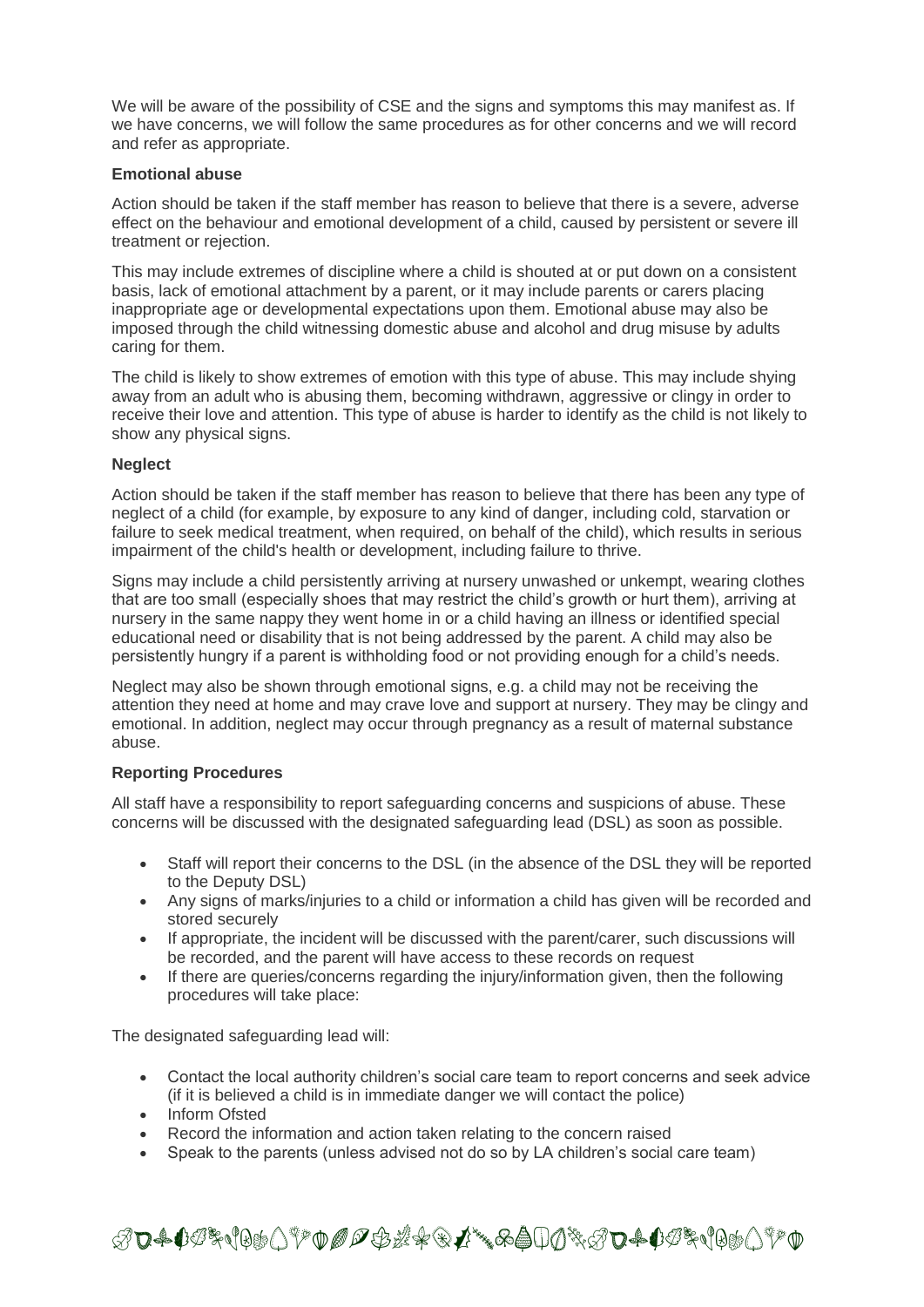The designated safeguarding lead will follow up with the Local Authority children's social care team if they have not contacted the setting within the timeframe set out in Working Together to Safeguarding Children (2018). We will never assume that action has been taken,

Keeping children safe is our highest priority and if, for whatever reason, staff do not feel able to report concerns to the DSL or deputy DSL they should call the Local Authority children's social care team or the NSPCC and report their concerns anonymously.

These contact numbers are displayed

## **Contact telephone numbers**

Local authority MASH team **0208 545 4226/4227 or 020 8770 5000 out of hours emergencies**

Local authority Designated Officer (LADO) **020 8545 3179**

#### Ofsted **0300 123 1231**

Non-emergency police **101**

Government helpline for extremism concerns **020 7340 7264**

## **Recording Suspicions of Abuse and Disclosures**

Staff should make an objective record of any observation or disclosure, supported by the Kindergarten manager or designated safeguarding lead (DSL). This record should include:

- Child's name
- Child's address
- Age of the child and date of birth
- Date and time of the observation or the disclosure
- Exact words spoken by the child
- Exact position and type of any injuries or marks seen
- Exact observation of any incident including any concern was reported, with date and time; and the names of any other person present at the time
- Any discussion held with the parent(s) (where deemed appropriate).

These records should be signed by the person reporting this and the \*manager/\*DSL/\*supervisor, dated and kept in a separate confidential file.

If a child starts to talk to an adult about potential abuse it is important not to promise the child complete confidentiality. This promise cannot be kept. It is vital that the child is allowed to talk openly, and disclosure is not forced or words put into the child's mouth. As soon as possible after the disclosure details must be logged accurately.

It may be thought necessary that through discussion with all concerned the matter needs to be raised with the local authority children's social care team and Ofsted. Staff involved may be asked to supply details of any information/concerns they have with regard to a child. The nursery expects all members of staff to co-operate with the local authority children's social care, police, and Ofsted in any way necessary to ensure the safety of the children.

Staff must not make any comments either publicly or in private about the supposed or actual behaviour of a parent or member of staff.

#### **Informing parents**

Parents are normally the first point of contact. If a suspicion of abuse is recorded, parents are informed at the same time as the report is made, except where the guidance of the local authority children's social care team/police does not allow this. This will usually be the case where the

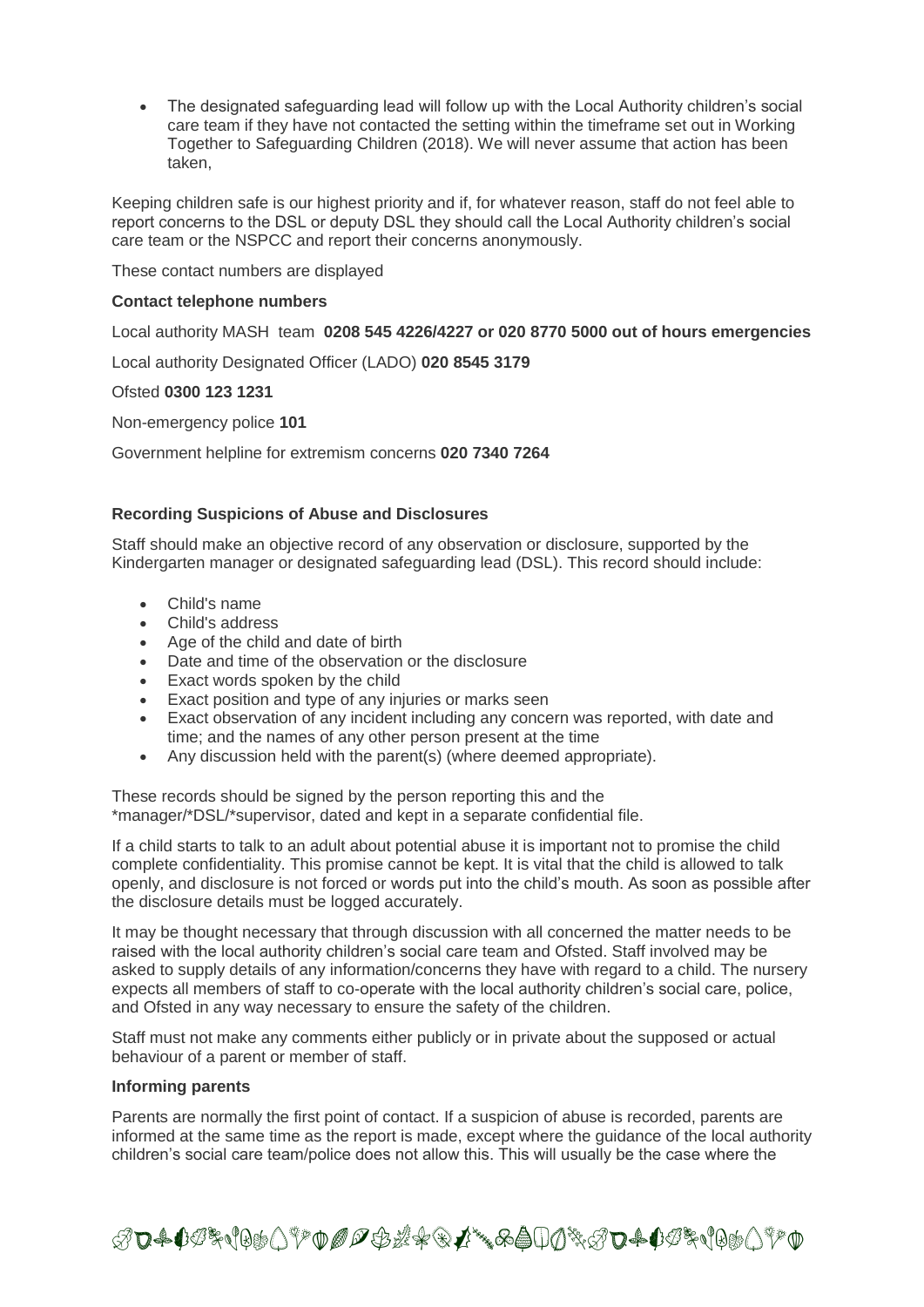parent or family member is the likely abuser or where a child may be endangered by this disclosure. In these cases, the investigating officers will inform parents.

# **Confidentiality**

All suspicions, enquiries and external investigations are kept confidential and shared only with those who need to know. Any information is shared in line with guidance from the local authority.

# **Support to families**

Forest Village Kindergarten takes every step in its power to build up trusting and supportive relations among families, staff, students and volunteers within the Kindergarten.

The Kindergarten continues to welcome the child and the family whilst enquiries are being made in relation to abuse in the home situation. Parents and families will be treated with respect in a non-judgmental manner whilst any external investigations are carried out in the best interest of the child.

Confidential records kept on a child are shared with the child's parents or those who have parental responsibility for the child, only if appropriate in line with guidance of the Merton Borough of London local authority with the proviso that the care and safety of the child is paramount. We will do all in our power to support and work with the child's family.

# **Allegations against adults working or volunteering with children**

If an allegation is made against a member of staff, student or volunteer or any other person who lives or works on the Kindergarten premises regardless of whether the allegation relates to the Kindergarten premises or elsewhere, we will follow the procedure below.

The allegation should be reported to the senior manager on duty. If this person is the subject of the allegation, then this should be reported \*DSL/\*deputy manager instead.

The Local Authority Designated Officer (LADO) and Ofsted will then be informed immediately in order for this to be investigated by the appropriate bodies promptly:

- The LADO will be informed immediately for advice and guidance
- If as an individual you feel this will not be taken seriously or are worried about the allegation getting back to the person in question, then it is your duty to inform the LADO yourself directly
- A full investigation will be carried out by the appropriate professionals (LADO, Ofsted) to determine how this will be handled
- The Kindergarten will follow all instructions from the LADO and Ofsted and ask all staff members to do the same and co-operate where required
- Support will be provided to all those involved in an allegation throughout the external investigation in line with LADO support and advice
- Forest Village Kindergarten reserves the right to suspend any member of staff during an investigation
- All enquiries/external investigations/interviews will be documented and kept in a locked file for access by the relevant authorities
- Unfounded allegations will result in all rights being reinstated
- Founded allegations will be passed on to the relevant organisations including the local authority children's social care team and where an offence is believed to have been committed, the police, and will result in the termination of employment. Ofsted will be notified immediately of this decision. The Kindergarten will also notify the Disclosure and Barring Service (DBS) to ensure their records are updated
- All records will be kept until the person reaches normal retirement age or for 21 years and 3 months years if that is longer. This will ensure accurate information is available for references and future DBS checks and avoids any unnecessary reinvestigation
- Forest village Kindergarten retains the right to dismiss any member of staff in connection with founded allegations following an inquiry
- Counselling will be available for any member of the nursery who is affected by an allegation, their colleagues in the Kindergarten and the parents.

ℛ℧₳<sup>₫</sup><del>℗</del>℀℩℻ℿℱ℗*℗℗℗ℬ*℀℗ℤ℠℅Åℿⅆ℁ℛ℧₳ℐ<sup>ℛ</sup>℩℗ⅆℿℎℿ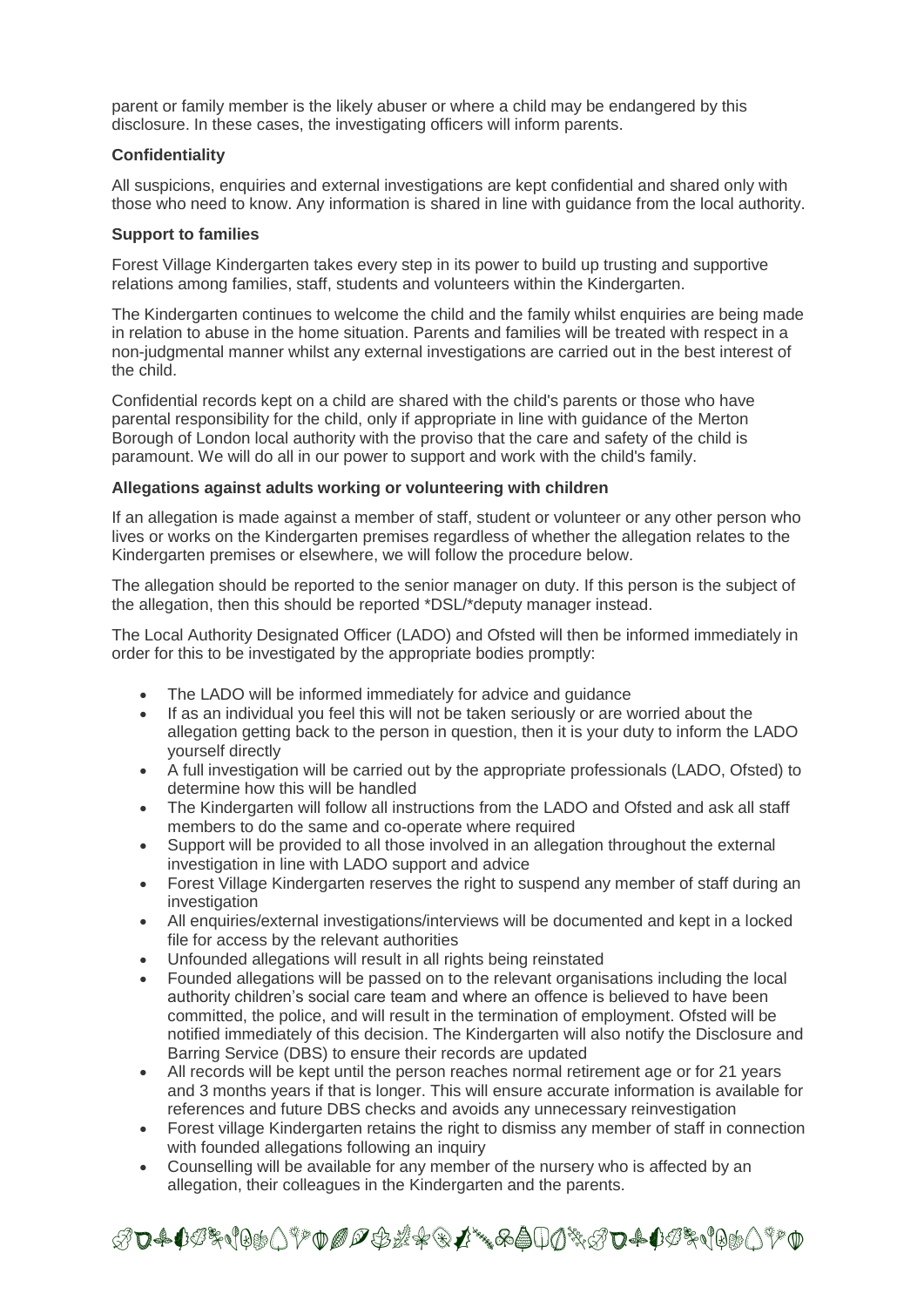# **Monitoring children's attendance**

As part of our requirements under the statutory framework and guidance documents we are required to monitor children's attendance patterns to ensure they are consistent and no cause for concern.

Parents should please inform the nursery prior to their children taking holidays or days off, and all sickness should be called into the nursery on the day, so the nursery management are able to account for a child's absence.

If a child has not arrived at Kindergarten within one hour of their normal start time the parents will be called to ensure the child is safe and healthy. If the parents are not contactable then the further emergency contacts will be used to ensure all parties are safe.

Where a child is part of a child protection plan, or during a referral process, any absences will immediately be reported to the local authority children's social care team to ensure the child remains safeguarded.

This should not stop parents taking precious time with their children but enables children's attendance to be logged so we know the child is safe.

#### **Looked after children**

As part of our safeguarding practice we will ensure our staff are aware of how to keep looked after children safe. In order to do this, we ask that we are informed of:

- The legal status of the child (e.g. whether the child is being looked after under voluntary arrangements with consent of parents or on an interim or full care order)
- Contact arrangements for the biological parents (or those with parental responsibility)
- The child's care arrangements and the levels of authority delegated to the carer by the authority looking after him/her
- The details of the child's social worker and any other support agencies involved
- Any child protection plan or care plan in place for the child in question.

## **Staffing and volunteering**

Our policy is to provide a secure and safe environment for all children. We only allow an adult who is employed by the Kindergarten to care for children and who has an enhanced clearance from the Disclosure and Barring Service (DBS) to be left alone with children. We will obtain enhanced criminal records checks (DBS) for all volunteers and do not allow any volunteers to be unsupervised with children.

All staff will attend child protection training and receive initial basic child protection training during their induction period. This will include the procedures for spotting signs and behaviours of abuse and abusers/potential abusers, recording and reporting concerns and creating a safe and secure environment for the children in the nursery. During induction staff will be given contact details for the LADO (local authority designated officer), the local authority children's social care team and Ofsted to enable them to report any safeguarding concerns, independently, if they feel it necessary to do so.

We have named persons within the nursery who take lead responsibility for safeguarding and coordinate child protection and welfare issues, known as the Designated Safeguarding Leads (DSL), there is always at least one designated person on duty during all opening hours of the setting.

These designated persons will receive comprehensive training at least every two years and update their knowledge on an ongoing basis, but at least once a year.

The Kindergarten DSL's liaise with the local authority children's social care team, undertakes specific training, including a child protection training course, and receives regular updates to developments within this field. They in turn support the ongoing development and knowledge update of all staff on the team.

ℛ℧₳<sup>₫</sup><del>℗</del>℀℩℻ℿℱ℗*℗℗℗ℬ*℀℗ℤ℠℅Åℿⅆ℁ℛ℧₳ℐ<sup>ℛ</sup>℩℗ⅆℿℎℿ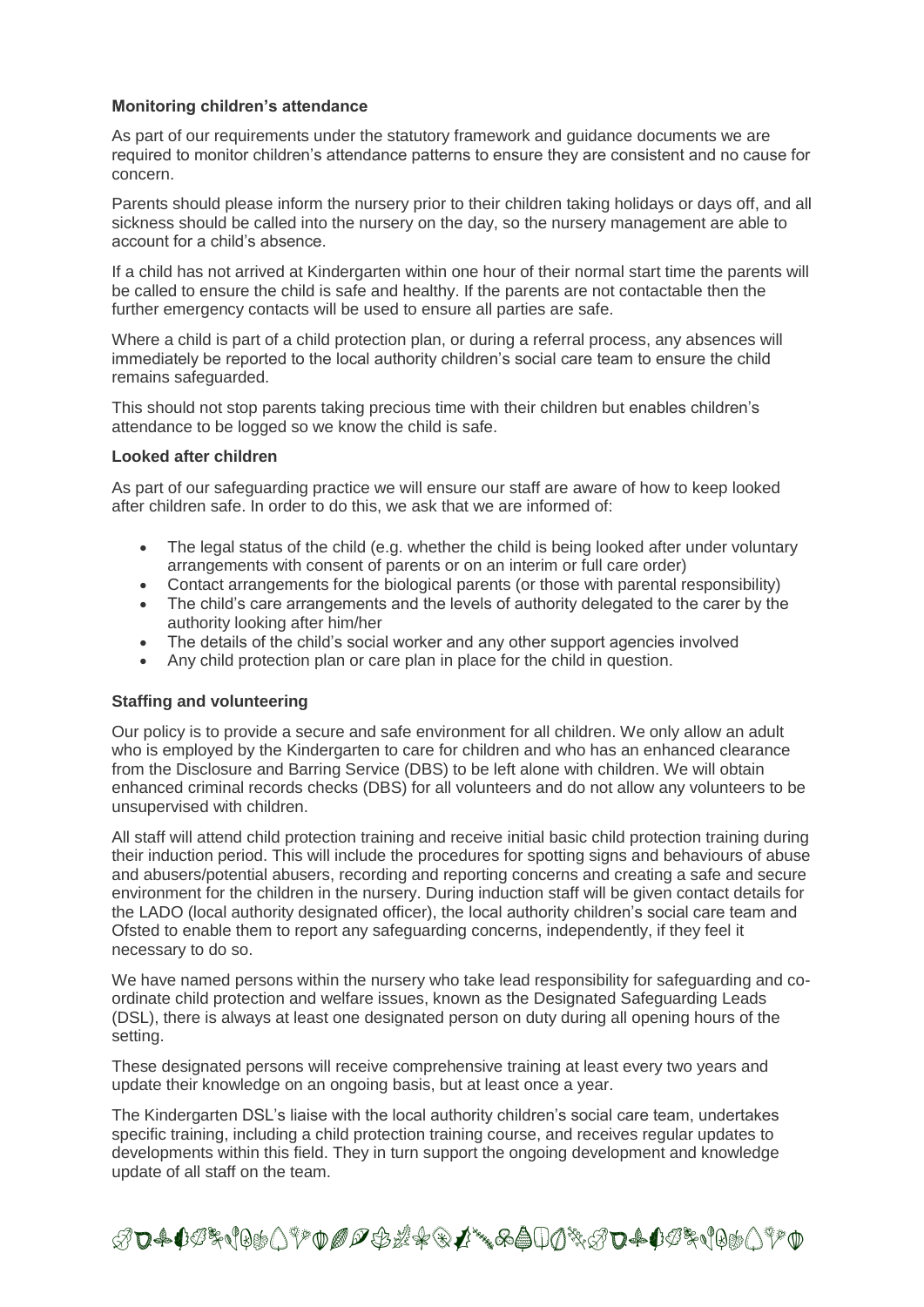Although, under the EYFS, we are only required to have one designated lead for safeguarding, for best practice and to ensure cover at all times, we have two/three designated leads in place. This enables safeguarding to stay high on our priorities at all times. There will always be at least one designated lead on duty at all times our provision is open. This will ensure that prompt action can be taken if concerns are raised.

The Designated Safeguarding Leads (DSL) at the Kindergarten are:

# DSL Aisha Marjan

# Deputy Anika Duenbostell

- We provide adequate and appropriate staffing resources to meet the needs of all children
- Applicants for posts within the Kindergarten are clearly informed that the positions are exempt from the Rehabilitation of Offenders Act 1974. Candidates are informed of the need to carry out checks before posts can be confirmed. Where applications are rejected because of information that has been disclosed, applicants have the right to know and to challenge incorrect information
- We give staff members, volunteers and students regular opportunities to declare changes that may affect their suitability to care for the children. This includes information about their health, medication or about changes in their home life such as whether anyone they live with in a household has committed an offence or been involved in an incident that means they are disqualified from working with children
- This information is also stated within every member of staff's contract
- We use the DBS update service (with staff consent) to re-check staff's criminal history and suitability to work with children
- We abide by the requirements of the EYFS and any Ofsted guidance in respect to obtaining references and suitability checks for staff, students and volunteers, to ensure that all staff, students and volunteers working in the setting are suitable to do so
- We ensure we receive at least two written references BEFORE a new member of staff commences employment with us
- All students will have enhanced DBS checks conducted on them before their placement starts
- Volunteers, including students, do not work unsupervised
- We abide by the requirements of the Safeguarding Vulnerable Groups Act 2006 and the Childcare Act 2006 in respect of any person who is disqualified from providing childcare, is dismissed from our employment, or resigns in circumstances that would otherwise have led to dismissal for reasons of child protection concern
- We have procedures for recording the details of visitors to the Kindergarten and take security steps to ensure that we have control over who comes into the Kindergarten so that no unauthorised person has unsupervised access to the children
- All visitors/contractors will be supervised whilst on the premises, especially when in the areas the children use
- As a staff team we will be fully aware of how to safeguard the whole Kindergarten environment and be aware of potential dangers on the nursery boundaries such as drones or strangers lingering. We will ensure the children remain safe at all times
- All staff have access to and comply with the whistleblowing policy which will enable them to share any concerns that may arise about their colleagues in an appropriate manner
- Signs of inappropriate staff behaviour may include inappropriate sexual comments; excessive one-to-one attention beyond the requirements of their usual role and responsibilities; or inappropriate sharing of images. This is not an exhaustive list, any changes in behaviour must be reported and acted upon immediately
- All staff will receive regular supervision meetings where opportunities will be made available to discuss any issues relating to individual children, child protection training and any needs for further support
- The deployment of staff within the Kindergarten allows for constant supervision and support. Where children need to spend time away from the rest of the group, the door will be left ajar or other safeguards will be put into action to ensure the safety of the child and the adult.

ℛ℧₳℧ℐ℁℩℻Åℾ⅌℗*℗℺℗ℛ*℀℗ℒ℠℅Åℿⅆ℁ℬ℧₳℧ℐ℁℩℻⅃⅌℗